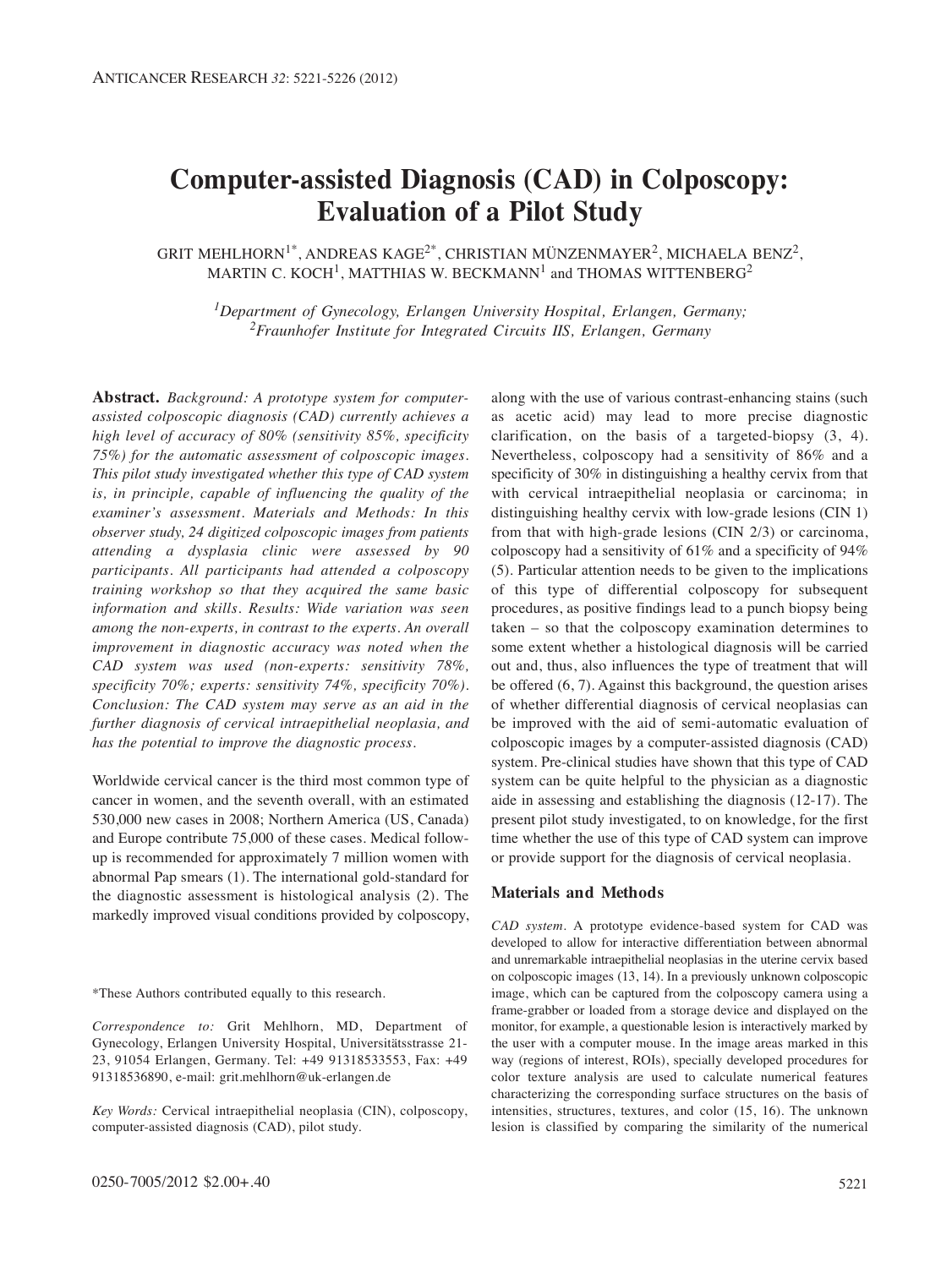| Participants | n  | CAD     | Mean overall classification $(\%)$ | Mean sensitivity $(\% )$ | Mean specificity $(\% )$ |
|--------------|----|---------|------------------------------------|--------------------------|--------------------------|
| Non-experts  | 60 | Without | $71.9 \pm 7.8$                     | $75,2 \pm 12,6$          | $68.6 \pm 12.7$          |
|              |    | With    | $76.0 \pm 8.6$                     | $79.7 \pm 12.7$          | $72.9 \pm 13.7$          |
| Experts      | 30 | Without | $69.4\pm 6.9$                      | $70.8 \pm 16.6$          | $68.1 \pm 13.6$          |
|              |    | With    | $73.3 \pm 6.3$                     | $74.2 \pm 13.1$          | $72.5 \pm 13.5$          |

Table I. *Overview of the mean classification results (means and variance) for non-experts and experts, with/without the aid of the computer-assisted diagnosis (CAD).*

features calculated from it with the features of lesions in a histologically-validated reference data collection of colposcopies (17). On the basis of this similarity classification, the screen shows the user whether the unknown lesion is abnormal or unremarkable, along with a value for the degree of certainty with which the CAD system has reached this decision. In addition to this suggestion, the CAD system also displays the most similar images from the reference data collection, so that the proposed classification is transparent to the user (Figure 1). This principle of looking for similarities and presenting the most similar cases, is known in the literature as content-based image retrieval (CBIR) (18).

*Reference data collection and accuracy of the CAD system.* The CAD system was trained and methodologically validated on the basis of a reference from a collection of 198 colposcopic images (with 376 representative image areas marked) of the Department of Gynecology of the Erlangen University Hospital. On the basis of the histological findings of dysplasia from results of the punch biopsies, the images for the selected cases were classified into groups, with one image for each patient (19). At the current stage of the system's development, the accuracy for identifying the correct correlation between abnormal and normal findings in comparison with conventional colposcopic diagnosis has a sensitivity of 85% and a specificity of 75% (19).

*Observer study.* An observer study with 90 participants was conducted during the annual Erlangen Colposcopy Courses from 2009-2011 (Figure 1). The study participants consisted of 30 experts, defined as having more than 3 years' experience in colposcopy; and 60 non-experts, defined as having fewer than 3 years' experience. All of the participants had acquired the same basic information and skills during the two-day colposcopy training course. For the observer study, 24 new digital colposcopic images from 24 patients attending the dysplasia clinic at the University of Erlangen's Department of Gynecology were selected in relation to the premalignant or benign nature of the cervix depicted. As the automatic analysis of the colposcopic images is currently based exclusively on the visual characteristics of the images, only images that had a magnification step identical to that used in the reference data collection were included in the study (19). The test images include six images from patients with normal imaging findings, six images with low-grade intraepithelial lesions corresponding to grade 1 cervical intraepithelial neoplasia (CIN I) and 12 test images from patients with higher-grade intraepithelial lesions (CIN II–III). The image was captured one to two minutes after the application of acetic acid. The cytological, colposcopic, and dysplastic histological findings were all consistent. The 24 test images were randomly arranged, although the sequence was identical for all participants. The task for the study

participants was to assign the total of 24 test images with which they were presented to one of the two groups, A: normal, CIN I; or B: CIN II-III. In each case, the user was initially presented with a colposcopic image (top left in Figure 1) with the relevant lesion marked on it in color. In addition, users were also asked, in each case, to give details of their own assessment of the diagnostic certainty. Three options (uncertain, neutral, certain) were provided for this. When the decision-making process was completed by the user pressing on the Confirm button, the CAD system showed a diagnostic suggestion, the degree of certainty associated with the classification, and the five most similar reference images from the database (Figure 2, right), with the reference lesions marked on them. On the basis of the additional information shown, users were then able to revise their diagnoses or to have their original opinion supported by the system's suggestion. The associated degree of diagnostic certainty perceived by the user ("uncertain", "neutral", "certain") was then again requested. The diagnostic process for the image was then started by pressing the Confirm button. In addition to using the prototypic CAD system for the observer study, all participants completed a questionnaire.

### **Results**

Results of the observer study are shown in Table I. In comparison with the initially studies mentioned, the mean overall certainty in the group of experts, without use of the CAD system was relatively high, at 70%. However, there was more variation among the non-experts in comparison with the experts. The mean overall certainty of the nonexperts, without the CAD system was 72% – also relatively high, but hardly different in comparison with the experts. When using the CAD system, both the expert and non-expert groups showed an overall improved mean classification performance (non-experts from 72% to 76%; experts from 69% to 73%). Improved mean rates for sensitivity and specificity were also observed in both groups (non-experts: sensitivity from 75% to 79%, specificity from 69% to 73%; experts: sensitivity from 71% to 74%, with specificity from 68% to 72%). Analysis of the questionnaires showed that more than 70% of the study participants were able to envisage using the CAD system as an aid to diagnosis. More than 81% of the participants felt greater certainty during the diagnostic work-up when using the CAD system (Figure 3a). More than 70% of the participants thought they were able to complete the diagnostic procedure more quickly when using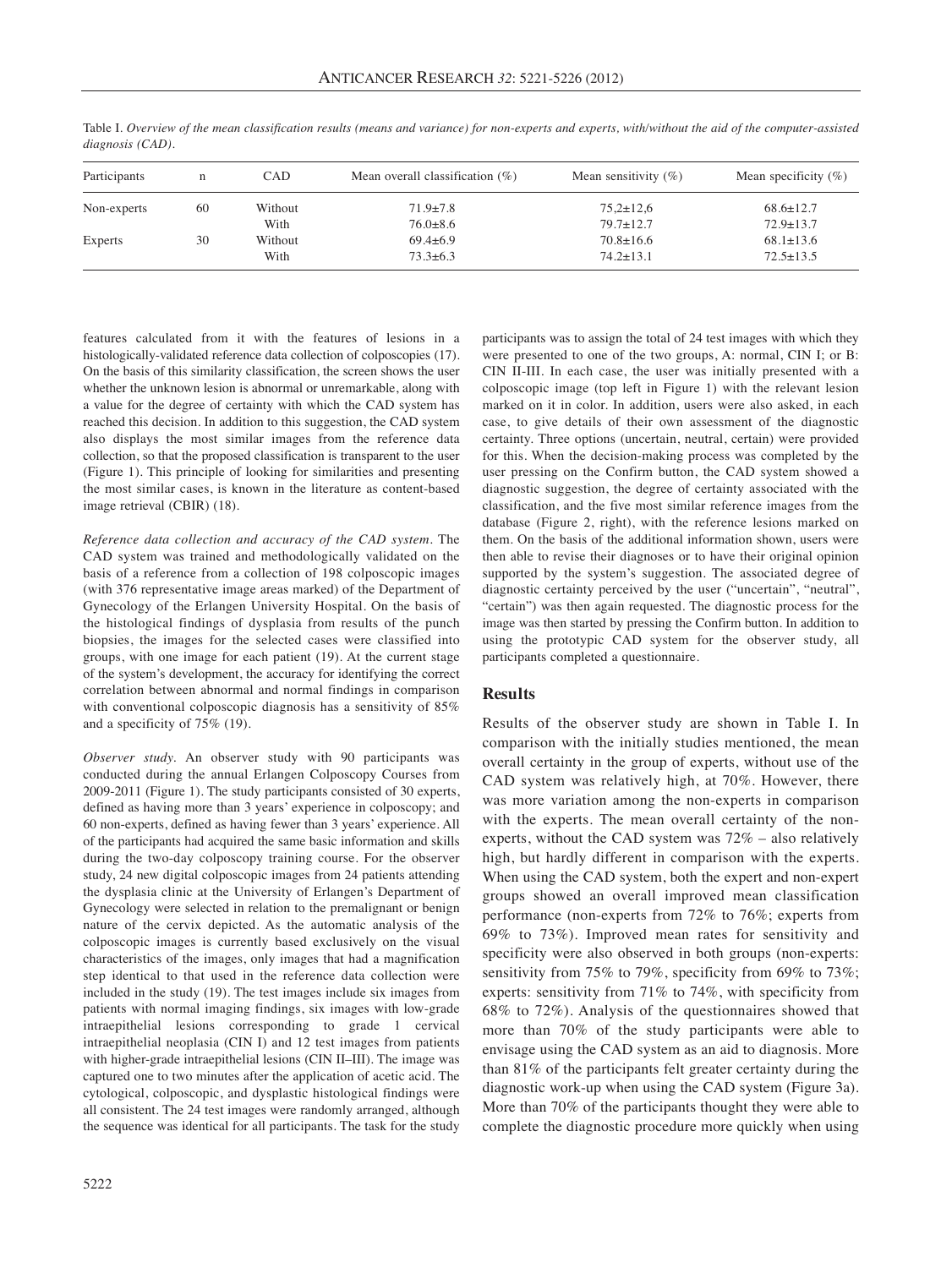

Figure 1. *The observer study, with participants of the colposcopy course at the METEAN Medical Technology Test and Demonstration Center by the Fraunhofer Institute (IIS).*



Figure 2*. The user interface in the observer study.*

this type of system (Figure 3b). Most of the participants (78%) stated that they could imagine using a CAD system as an aid to diagnosis in the future (Figure 3c). More than 89% of the participants said they could imagine using this type of system particularly for training purposes (Figure 3d).

## **Discussion**

This study regarding the use of a prototype CAD system in the diagnosis of colposcopy images showed that – both for inexperienced, non-expert participants and also for more experienced expert users – the system made it easier to distinguish between unremarkable and slightly abnormal cervical findings of little clinical relevance, on the one hand, and higher-grade cervical findings on the other. The levels of diagnostic certainty observed (Table I), were much higher here in comparison with the findings reported by Hammes *et al.* for diagnosis by two experts in extended colposcopy, who were only able to achieve a maximum sensitivity of 61% with a specificity of 94% (5). One possible explanation for this observation might be the intensive two-day colposcopy course given immediately before the study, in which new methods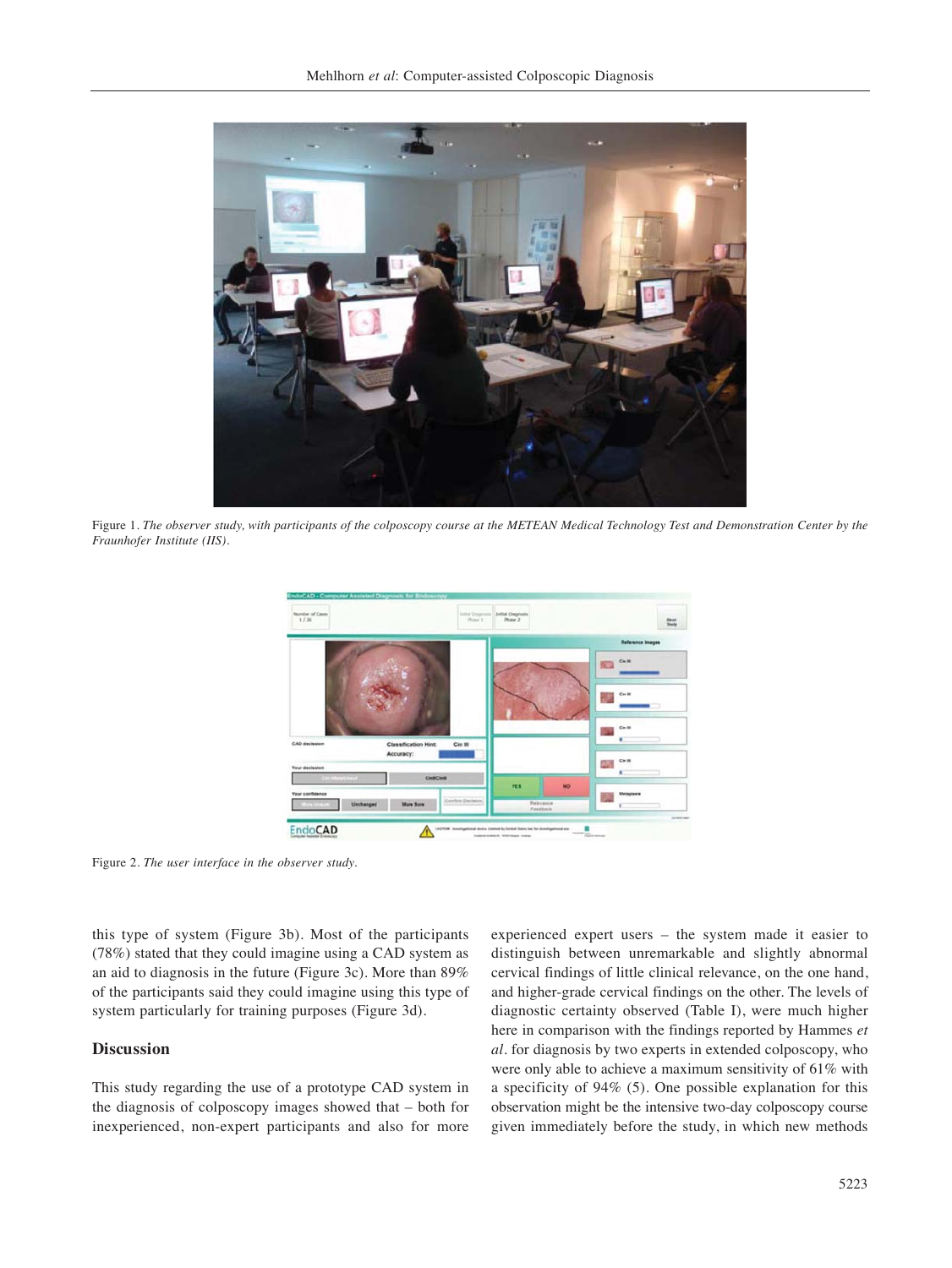

Figure 3. *Responses showing the degree of agreement with the statements "I can imagine that working with the system in clinical practice would lead to diagnoses being made more reliably" (a); "I can imagine that working with the system in clinical practice would lead to diagnoses being made more efficiently, with less time needed" (b); "I can imagine using this type of system (as shown here) as an aid in diagnosis" (c); and "I can imagine using this type of system (as shown here) for courses/regular training events" (d).*

were presented and participants were able to improve their existing knowledge and skills. Examining colposcopic images using the prototype CAD system (GynCAD) for computerassisted diagnosis gave both non-experts and experts increased diagnostic certainty, with a mean increase of three to five percentage points. The majority of participants were non-experts. The trend towards improved sensitivity when the CAD system was used emphasizes the system's ability to play a supportive role. Although it is not yet possible to measure statistical significance with the results of this pilot study, the enhancement of conventional, purely visual colposcopy demonstrated here is comparable with results reported in the literature and can be regarded as showing a positive trend.

In the Authors' view, a further increase in the overall recognition rate, sensitivity, specificity, and capacity to differentiate low-grade from severe changes in the cervix would be possible both by standardizing the image capture procedure and by further developing the specific imaging features used to characterize the lesions (5). In particular, the potential increase in sensitivity provided by supplementary usage of a CAD system suggests decisive clinical relevance with regard to biopsy clarification and subsequent surgical treatment, as the numbers of unnecessary biopsies could thereby be reduced. Using digital colposcopy, Schädel *et al.*, among others, investigated similar approaches to automated means of improving diagnostic processes and thereby increasing quality control (20).

No differences between the two groups (non-experts/experts) were seen when they were directly compared with regard to the maximum overall diagnostic certainty achieved when using the CAD system. The quality of diagnosis improved in both groups, but the overall results were similar (76% *vs.* 73.0%) in assessing the colposcopy images (Table I). However, the greater level of inter-observer variation among the non-experts in comparison with the experts, clearly showed that the group consisted of beginners. The difference in accuracy between the participants of both groups is only marginal. One possible cause is the number of colposcopic test images. Using a greater number of images, a significant difference between diagnoses with and without CAD would be expected.

To the best of our knowledge, this is the first observer study to have been carried out in the field of differential colposcopy using a prototype CAD system. It shows that the supplementary use of the CAD system makes it possible to achieve a clear improvement in overall diagnostic certainty for clinically-relevant pre-cancerous lesions in the cervix.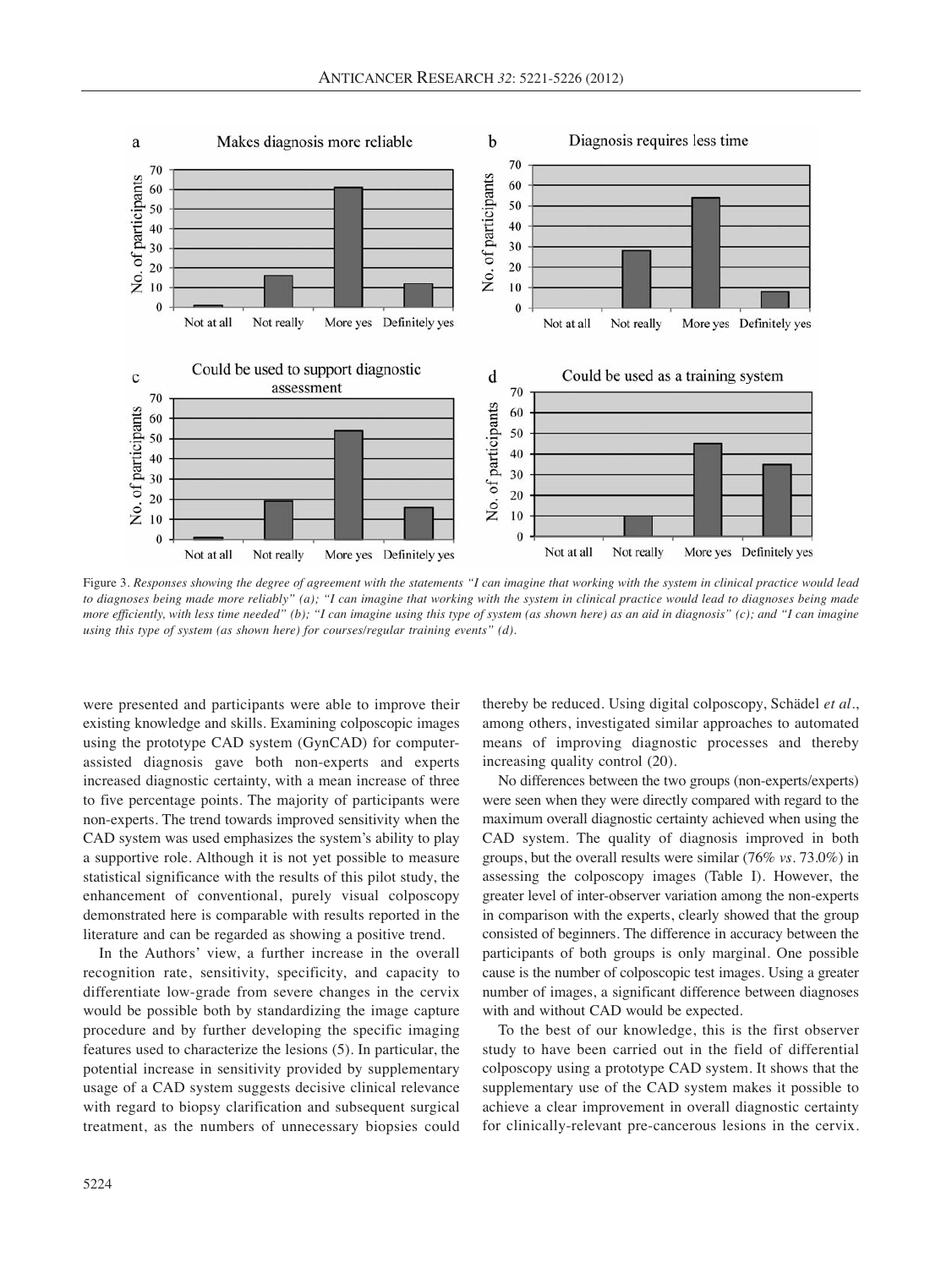Standardization of the image capture procedure – producing colposcopy images with a constant image quality, standard lighting, and standardized sectional views – might help improve the CAD approach, and the development and use of new, dedicated features for characterizing tissue might also reveal further differences between low-grade and high-grade tissue changes in the cervix. This was confirmed by the study participants in their completed questionnaires. Most of the participants were able to use the support provided by the system successfully and considered that they might use this type of CAD system, with its greater reliability and shorter assessment time, as a diagnostic support in the future.

Computer-assisted colposcopic diagnosis of the type used for the first time by the participants at the Erlangen Colposcopy Course is a new supplementary diagnostic method in which the CAD system is used to provide a second opinion. The opportunity to check one's own conclusions on the basis of the reference images displayed also means that it is possible for the system described here to be used as a training and teaching system (Figure 3). This type of CAD system cannot and should not replace examiners, compete with them, nor substitute for their extensive experience. The colposcopic image seen after the acetic acid solution is applied, is still, and will continue to be, merely a snapshot. A complete colposcopic examination using acetic acid staining, however, is a *dynamic* process of a type that is not currently capable of being analyzed and supported by a CAD colposcopy system. However, CAD systems such as the one used in the present study, have tremendous potential in a supportive role in further diagnosis, as shown here in relation to CIN. CAD systems will not be able to compete with the diagnostic confirmation provided by histology, but they may be able to reduce the need for histological examinations. In principle, CAD can make it possible in cases of diagnostic uncertainty to use an objective analysis of features in order to systematically improve colposcopy-based diagnosis. The use of standardized imaging techniques to acquire images, reproducible cases, and the availability of immediate feedback from the user to the system make the application of this type of CAD system appear feasible both for direct diagnosis and also indirectly for training purposes, and further intensive research on such systems should be carried out.

#### **Acknowledgements**

The Authors thank the Fraunhofer Institute for Integrated Circuits IIS, Erlangen, Germany.

#### **References**

1 Ferlay J, Shin HR, Bray F, Forman D, Mathers C and Parkin DM: GLOBOCAN 2008 v1.2, Cancer Incidence and Mortality Worldwide: IARC CancerBase No. 10.Lyon, France: International Agency for Research on Cancer; Available from: http://globocan.iarc.fr.2010. Last accessed 2012.

- 2 Deutsche Gesellschaft für Gynäkologie und Geburtshilfe: S2k-Leitlinie zur Prävention, Diagnostik und Therapie der HPV-Infektion und präinvasiven Läsionen des weiblichen Genitale. Arbeitsgemeinschaft der Wissenschaftlichen Medizinischen Fachgesellschaften (AWMF) 2008, no. 015/027. Available at: http://leitlinien.net/. Last accessed 2012.
- 3 Bornstein J, Bentley J, Bosze P, Girardi F, Haefner H, Menton M, Perrotta M, Prendiville W, Russell P, Sideri M, Strander B, Torne A and Walker P: 2011 colposcopic terminology of the international Federation for Cervical Pathology and Colposcopy. Obstet Gynecol *120(1)*: 166-72, 2012.
- 4 Jeronimo J and Schiffman M: Colposcopy at a crossroads. Am J Obstet Gynecol *195(2)*: 349-353, 2006.
- 5 Hammes LS, Naud P, Passos EP, Matos J, Brouwers K, Rivoire W and Syrjänen KJ: Value of the international Federation for Cervical Pathology and Colposcopy (IFCPC) Terminology in predicting cervical disease. J Low Genit Tract Dis *11(3)*: 158- 165, 2007.
- 6 Massad LS and Collins YC: Strength of correlations between colposcopic impression and biopsy histology. Gynecol Oncol *89(3)*: 424-428, 2003.
- 7 Pretorius RG, Bao YP, Belinson JL, Burchette RJ, Smith JS and Qiao YL: Inappropriate gold standard bias in cervical cancer screening studies. Int J Cancer *121(10)*: 2218-2224, 2007.
- 8 Münzenmayer C, Mühldorfer S, Mayinger B, Volk H, Grobe M and Wittenberg T: Farbtexturbasierte optische Biopsie auf hochauflösenden endoskopischen Farbbildern des Ösophagus. *In*: Bildverarbeitung für Medizin. Wittenberg T, Hastreiter P, Hoppe U, Handels H, Horsch A and Meinzer HP (eds.). Berlin, Springer, pp. 191-195, 2003.
- 9 Rajan P, Canto M, Gorospe E, Almario A, Kage A, Winter C, Hager T, Wittenberg T and Münzenmayer CL: Automated diagnosis of Barrett's esophagus with endoscopic images. *In*: Proceedings of the World Congress on Medical Physics and Biomedical Engineering. Dössel O and Schlegel WC (eds). Berlin, Springer, vol 25/4, pp. 2189-2192, 2009.
- 10 Zopf S, Kage A, Münzenmayer C, Wittenberg T, Hahn EG and Raithel M: Narrow-band imaging for the computer-assisted diagnosis in patients with Barrett's esophagus. Gastrointest Endosc *69(5)*: AB376, 2009.
- 11 Zopf S, Kage A, Münzenmayer C, Wittenberg T, Neurath T and Raithel M: Narrow-band imaging für die Computer-unterstüzte Diagnose bei Patienten mit Barrett-Ösophagus. Endosk Heute *23(1)*: 77, 2010.
- 12 Kothe C, Münzenmayer C, Wittenberg T and Hess M: Erfahrungen mit optischen Stimmlippenbiopsien bei Leukoplakien. Laryngo-Rhino-Otologie *84(2)*: 92-95, 2005.
- 13 Kage A, Münzenmayer C and Wittenberg T: A knowledge-based system for the computer assisted diagnosis of endoscopic images. *In*: Bildverarbeitung für die Medizin 2008: Algorithmen - Systeme - Anwendungen. Proceedings des Workshops vom 6. bis 8. April in Berlin. Tolxdorff T, Braun J, Deserno TM, Handels H, Horsch A and Meinzer HP (eds.). Berlin, Springer, pp. 272-276, 2008.
- 14 Wittenberg T, Kage A, Benz M, Winter C, Koch M, Beckmann M, Münzenmayer C and Mehlhorn G: GynCAD – a computerassisted diagnosis approach for colposcopy. *In*: Abstracts from the Demonstration Workshop on Computer-Aided Detection and Diagnosis, Computer Assisted Radiology and Surgery (CARS). 24th International Congress and Exhibition, Geneva, 23-26 June 2010. Horsch A (ed.). Geneva, CARS, pp. 7-8, 2010.